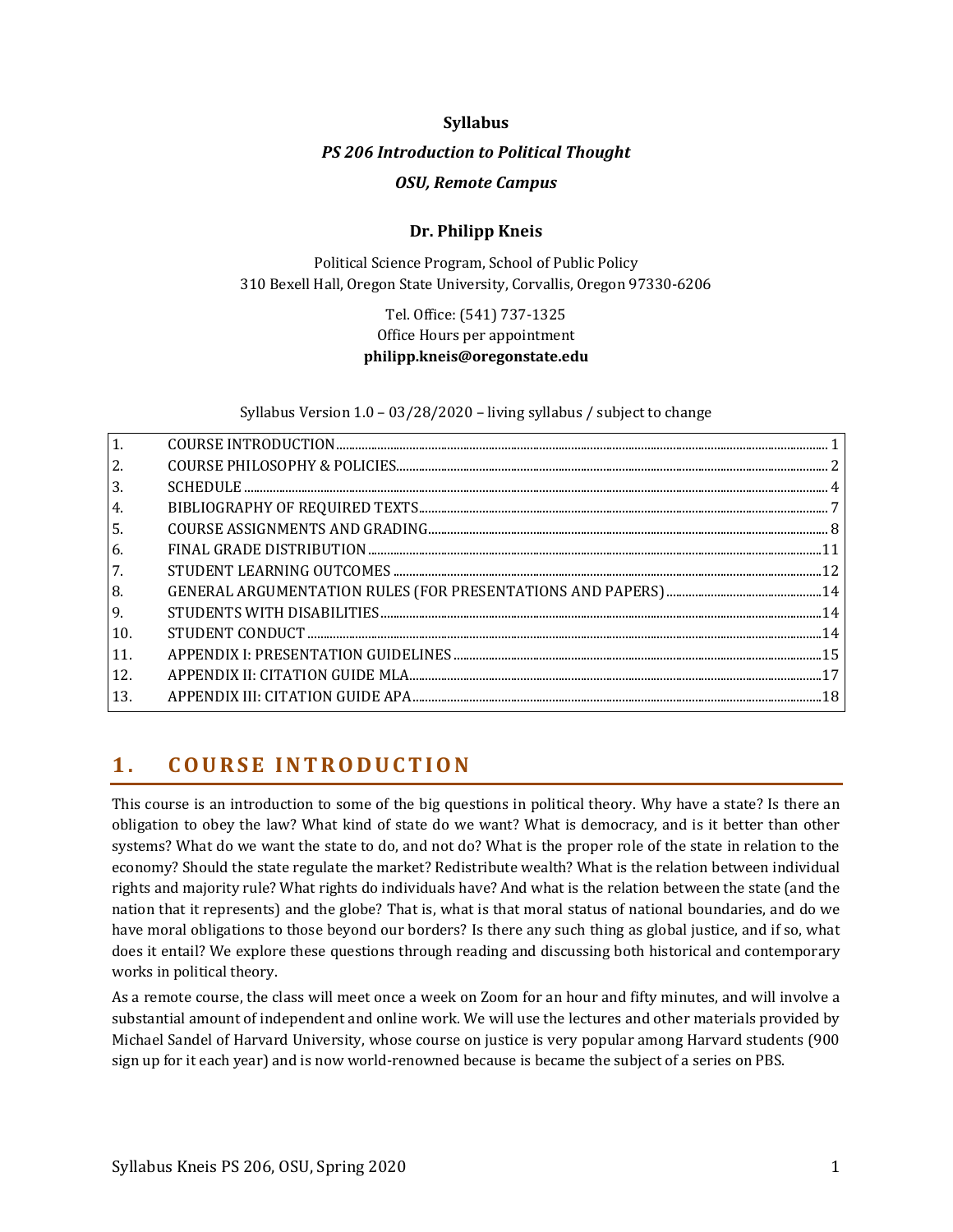# <span id="page-1-0"></span>**2 . C O U R S E P H I L O S O P H Y & P O L I C I E S**

### **2.1. Class Objective**

The **main objective** of this course is to foster critical thinking on the basis of increased domain knowledge and advanced theoretical reflections on the topic of the class. The readings offered are academic articles or political documents. Students are required to conduct own research and participate actively in the discussion in order to create a peer learning community.

### **2.2. Assignment Rationale**

**Assignments** in this class are meant to develop student research and discussion on the topic. These are the assignments – see also below for a detailed description. Assignment 6 should also be sent via e-mail to the instructor to preempt technical issues with the online class system. Text presentations are posted on Canvas.

- 1. Ongoing assignment: active participation in the discussion board. Graded will be the extent of activity, but not its content. You should aim to post regularly, at least once a week. If that is not possible, post whenever you can, and let me know about a possible individual schedule.
- 2. Three 2-page response essays that collects preliminary ideas for student research.
- 3. 5-minute Presentation of preliminary research ideas to the class towards the end of term, in order to gather peer and instructor feedback for final research paper.
- 4. Final 4-page research paper, based on the research ideas and response essays.

## **2.3. General Guidelines**

- You are required to **read this syllabus in full**. Please direct any questions directly to the instructor in person or via e-mail. Please also monitor announcements in case the schedule needs to change.
- Typically, **following all instructions** will lead to successful participation in class. For more detail, see below for the schedule, as well as on p[. 7](#page-6-1) for descriptions of assignments, and p[. 7](#page-6-1) for student learning outcomes.
- A seminar thrives on the regular participation of every single member of the group. You are expected to participate actively in the discussions, and you should feel free to do so. **This is a place to learn, not a place to be perfect.** You do not need to be intimidated. Everyone is in the same boat.
- **Respect your fellow students**. Everybody should feel safe to be as honest as possible. People are indeed able to **see things differently**, even though they have the same facts. If somebody makes what could be seen a mistake, be patient and understanding. Focus any **critique** on the argument and the issue, not on the person making the statement. We are all learning, and we will never be perfect.
- Language skills should not distract from your message. I do not grade language and style per se, but if writing mistakes distract too much from your argument, so that any reasonable reader would have difficulties understanding it, your grade may be affected. Writing is difficult for everyone, and takes years of practice and skill. Feel free to ask for help if you feel that your writing needs improvement. The **Writing Center** provides students with a free consulting service for their writing assignments, see [http://cwl.oregonstate.edu/owl.php.](http://cwl.oregonstate.edu/owl.php)
- In the case that I feel **attendance/participation and reading progress** are below reasonable expectations, I reserve the right to do a quiz in order to check on reading progress.

#### **2.4. Discussions**

Over the years, I have seen that whenever there is a strong instructor presence in a discussion board, **student participation in the discussions** goes down. Therefore, I will limit my contributions in the discussion forum. I will read student entries and respond whenever I feel there is a need to correct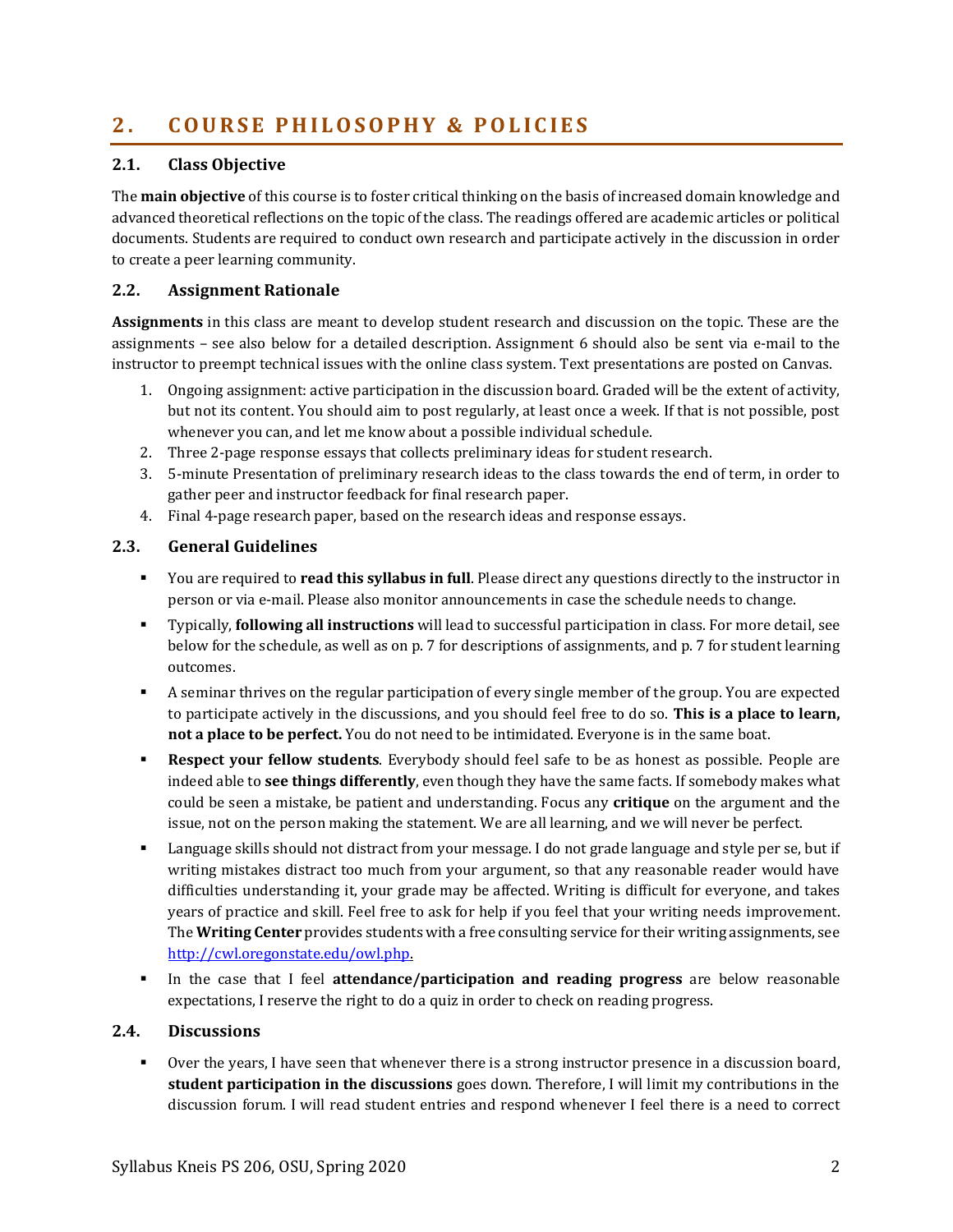something or add a perspective that has not been addressed so far, or when discussion participation is low. But the main point of the discussion board is student peer discussion, and not overwhelming instructor input.

- For every assignment posted in the discussion board (text presentation, research presentation), there is also a mandatory **Q&A** component. I will wait a while till I grade such assignment to incorporate how the presenter handles peer responses.
- **Regular participation** in the class is mandatory.

### **2.5. Communication with Instructor**

- Please email your instructor for matters of a personal nature. I will reply to course-related questions and email within 24-48 hours. I will strive to return your assignments and grades for course activities to you within five days of the due date.
- **Please let me know in advance** if you cannot complete assignments on time. We will find a way.
- If you feel you need **additional feedback** about how you are doing in class, do not hesitate to write me an e-mail. Usually, if you are posting regularly, and turn in all the required assignments on time and following instructions, you will be successful in this class.
- Given that this is an online class, I am very flexible in helping you manage your time, and to find an individual route through the class if necessary.
- Please feel free to contact me about any aspect of the course, or your performance. Let me know as soon as possible if there are any issues that might need my immediate attention. I'm always willing to learn myself, and improve the class whenever necessary.

### **2.6. Course Credits**

This course combines approximately 90 hours of instruction, online activities, and assignments for 4 credits. This course has no prerequisites.

#### **2.7. Technical Assistance**

If you experience computer difficulties, need help downloading a browser or plug-in, assistance logging into the course, or if you experience any errors or problems while in your online course, contact the OSU Help Desk for assistance. You can call (541) 737-3474, email **osuhelpdesk@oregonstate.edu** or visit the **OSU Computer** [Helpdesk](http://oregonstate.edu/is/tss/och/) online.

#### **2.8. Learning Resources**

There is the ability to Skype with your instructor (Webcam & Software for example). Please consult also <https://liberalarts.oregonstate.edu/advising> for remote advising resources.

Please check with the OSU Bookstore for up-to-date information for the term you enroll [\(OSU](http://osubeaverstore.com/Academics) Bookstore Website or 800-595-0357). If you purchase course materials from other sources, be very careful to obtain the correct ISBN.

#### **2.9. Canvas**

This course will be delivered via Canvas where you will interact with your classmates and with your instructor. Within the course Canvas site, you will access the learning materials, such as the syllabus, class discussions, assignments, projects, and quizzes. To preview how an online course works, visit the [Ecampus Course Demo.](http://ecampus.oregonstate.edu/coursedemo/) For technical assistance, please visi[t Ecampus Technical Help.](http://ecampus.oregonstate.edu/services/technical-help.htm)

## **2.10. Zoom**

Some class sessions will be conducted via Zoom: https://is.oregonstate.edu/zoom/getting-started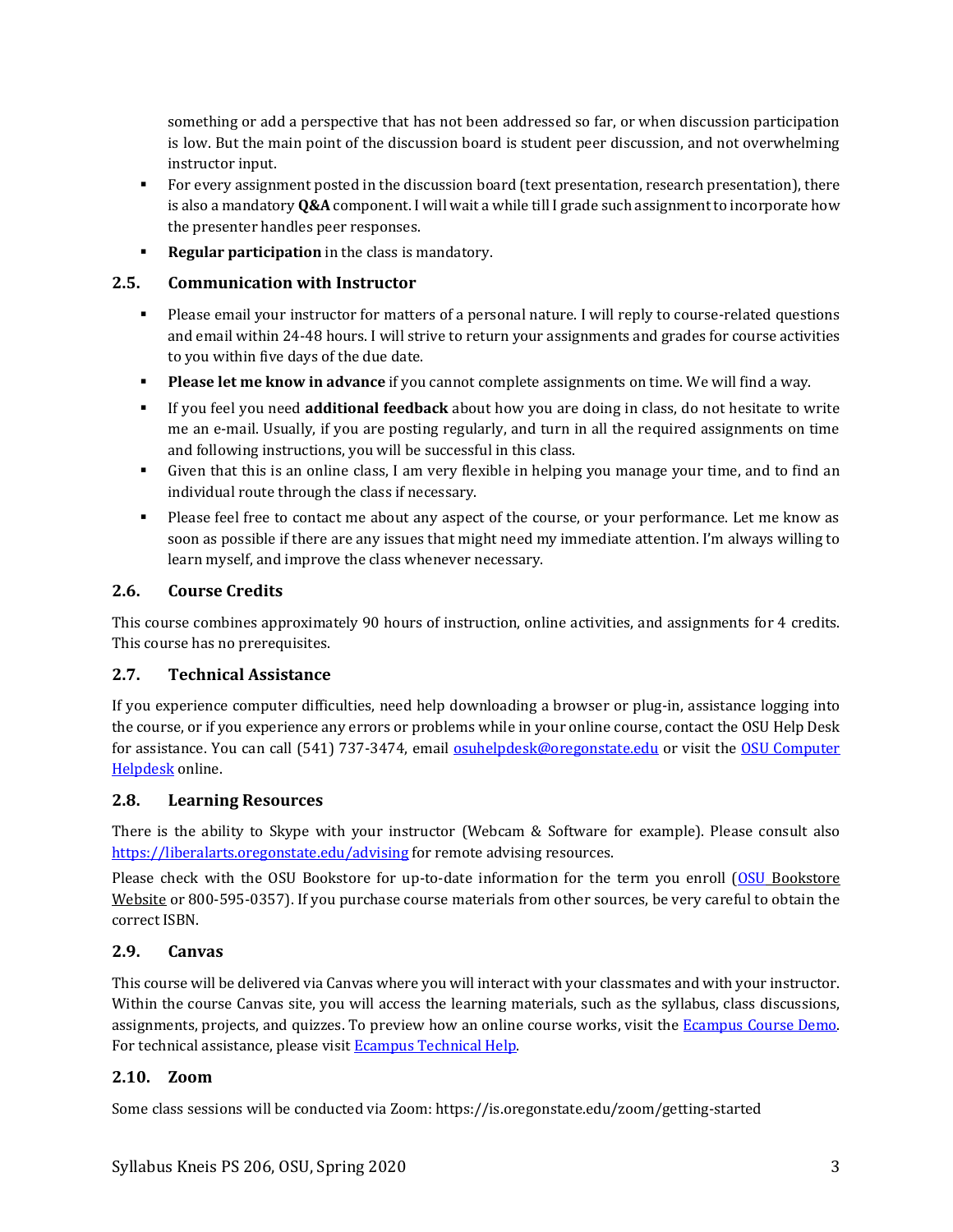# <span id="page-3-0"></span>**3 . S C H E D U L E**

| 3.1.               | Abbreviated Schedule - Everything on One Page                                                                                                                                                                         |
|--------------------|-----------------------------------------------------------------------------------------------------------------------------------------------------------------------------------------------------------------------|
| ❖                  | <b>Assignment 1 (ongoing): Discussion Board (10 points for 10 longer posts, continuous</b><br>participation). Post to the discussion board during the relevant week when you can, I allow<br>for maximum flexibility. |
| Week 1:            | <b>Moral Reasoning</b>                                                                                                                                                                                                |
| Week 2:            | <b>Utilitarianism</b>                                                                                                                                                                                                 |
| $\textit{Week}$ 3: | Libertarianism                                                                                                                                                                                                        |
| ❖                  | <b>Assignment 2: Response Essay 1: "How do you measure usefulness in society?"</b><br>due Monday of Week 3, till 8PM PT                                                                                               |
| Week 4:            | <b>The Morality of Markets</b>                                                                                                                                                                                        |
| Week 5:            | <b>Rights and Duties</b>                                                                                                                                                                                              |
| ❖                  | <b>Assignment 3: Response Essay 2: "Is there a value to individual freedom?"</b><br>due Monday of Week 5, till 8PM PT                                                                                                 |
| Week 6:            | Liberal Egalitarianism                                                                                                                                                                                                |
| Week 7:            | <b>Ends and Desert</b>                                                                                                                                                                                                |
| ❖                  | Assignment 4: Response Essay 3 "What is a citizen's duty to society?".<br>due Monday of Week 7, till 8PM PT                                                                                                           |
| Week 8:            | <b>Membership and Loyalty</b>                                                                                                                                                                                         |
| Week 9:            | <b>Can the State be Neutral?</b>                                                                                                                                                                                      |
|                    | <b>Week 10: Research Presentations</b>                                                                                                                                                                                |
| ❖                  | <b>Assignment 5: Research Presentation</b>                                                                                                                                                                            |
|                    | Week 11: Submit Your Paper (Finals Week):                                                                                                                                                                             |
| ❖                  | <b>Assignment 6: Send in Final Research Paper</b><br>by Wednesday of Week 11, 8 PM PT, via Canvas                                                                                                                     |

## *Total Points: 70*

*Detailed Schedule as follows.*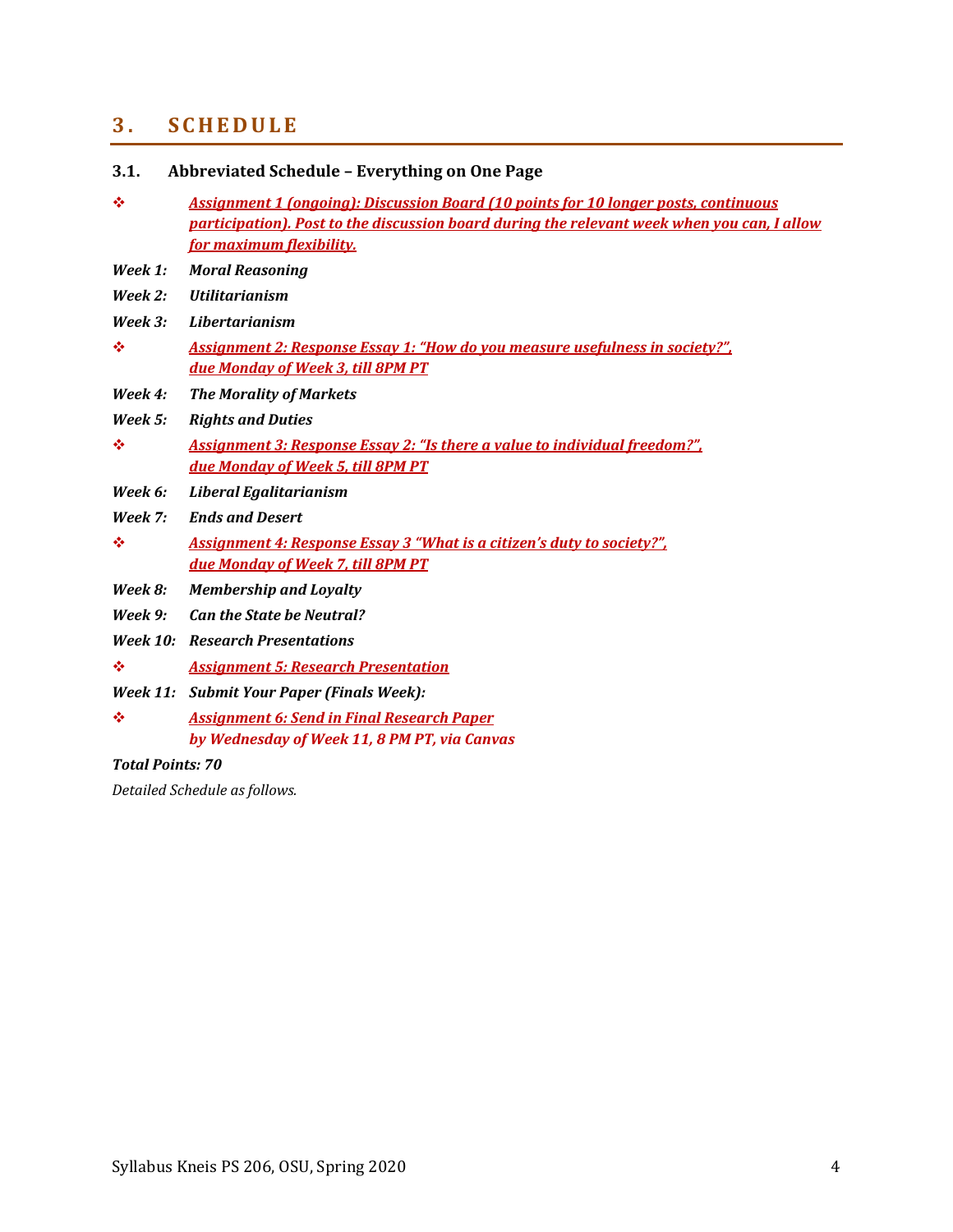## **3.2. Detailed Schedule**

The main learning resources for the course are the books on justice—one written, one edited by Sandel (available for purchase at the OSU bookstore)—and the corresponding website:

- 1. Michael J. Sandel, *Justice: What's the Right Thing To Do?* New York: Farrar, Straus and Giroux, 2009. (referred to as "Sandel")
- 2. Michael J. Sandel, ed., *Justice: A Reader*. Oxford: Oxford University Press, 2007. (referred to as "Reader")
- 3. www.justiceharvard.org (referred to below as "the website")

Ongoing Assignment:

❖ *Assignment 1 (ongoing): Discussion Board (10 points for 10 longer posts, continuous participation). Post to the discussion board during the relevant week when you can, I allow for maximum flexibility.*

#### *Week 1: Moral Reasoning*

*Monday, March 30: Zoom Session, 10-10:50 AM Wednesday, April 1: Zoom Session, 10-10:50 AM Activities:*

Write your first discussion post

### *Texts to be Discussed:*

Read: Sandel, chapter 1; and Reader, chapter 1.

On the website: Watch Episode 1, Parts I and 2; and consider the questions raised in the Discussion Guides.

#### *Week 2: Utilitarianism*

| Monday, April 6:           | <b>Independent Work / Canvas</b> |
|----------------------------|----------------------------------|
| <b>Wednesday, April 8:</b> | Zoom Session, 10-10:50 AM        |
|                            |                                  |

*Texts to be Discussed:*

Read: Sandel, chapter 2; and Reader, chapter 2.

On the website: Watch Episode 2, Parts 1 and 2; and consider the questions raised in the Discussion Guides.

#### *Week 3: Libertarianism*

*Monday, April 13: Independent Work / Canvas Wednesday, April 15: Zoom Session, 10-10:50 AM* 

*Activities:*

❖ *Assignment 2: Response Essay 1: "How do you measure usefulness in society?", due Monday of Week 3, till 8PM PT*

*Guiding Discussion Questions:*

▪ #

#### *Texts to be Discussed:*

Read: Sandel, chapter 3; and Reader, chapters 3 and 4.

On the website: Watch Episode 3, Parts 1 and 2 and Episode 4, Parts 1 and 2; and consider the questions raised in the Discussion Guides.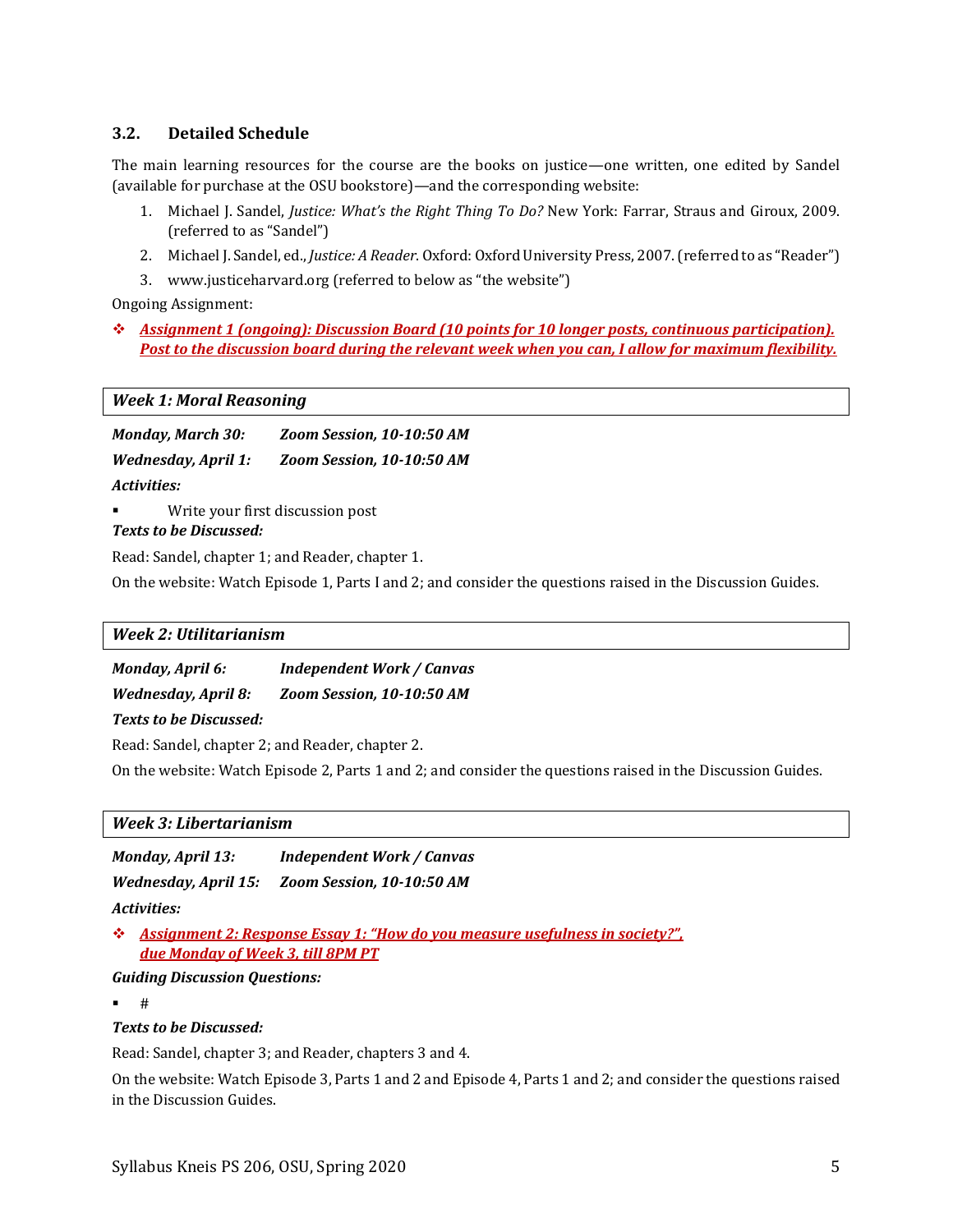#### *Week 4: The Morality of Markets*

| <b>Monday, April 20:</b> | <b>Independent Work / Canvas</b> |
|--------------------------|----------------------------------|
| Wednesday, April 22:     | Zoom Session. 10-10:50 AM        |
| Texts to be Discussed:   |                                  |

Read: Sandel, chapter 4; and Reader, chapter 5.

On the website: Watch Episode 5, Parts 1 and 2; and consider the questions raised in the Discussion Guides.

#### *Week 5: Rights and Duties*

| Monday, April 27: | <b>Independent Work / Canvas</b>               |
|-------------------|------------------------------------------------|
|                   | Wednesday, April 29: Zoom Session, 10-10:50 AM |
| Activities:       |                                                |

❖ *Assignment 3: Response Essay 2: "Is there a value to individual freedom?", due Monday of Week 5, till 8PM PT*

#### *Texts to be Discussed:*

Read: Sandel, chapter 5; and Reader, chapter 6.

On the website: Watch Episode 6, Parts 1 and 2 and Episode 7, Part 1; and consider the questions raised in the Discussion Guides.

#### *Week 6: Liberal Egalitarianism*

| Monday, May 4:    | <b>Independent Work / Canvas</b> |
|-------------------|----------------------------------|
| Wednesday, May 6: | Zoom Session, 10-10:50 AM        |

#### *Texts to be Discussed:*

Read: Sandel, chapter 6; and Reader, chapters 7 and 8.

On the website: Watch Episode 7, Part 2 and Episode 8, Parts 1 and 2; and consider the questions raised in the Discussion Guides.

|  |  |  |  | <b>Week 7: Ends and Desert</b> |
|--|--|--|--|--------------------------------|
|--|--|--|--|--------------------------------|

*Monday, May 11: Independent Work / Canvas Wednesday, May 13: Zoom Session, 10-10:50 AM* 

*Activities:*

❖ *Assignment 4: Response Essay 3 "What is a citizen's duty to society?", due Monday of Week 7, till 8PM PT*

#### *Texts to be Discussed:*

Read: Sandel, chapters 7 and 8; and Reader, chapters 9 and 11.

On the website: Watch Episode 9, Parts 1 and 2, and Episode 10, Parts 1 and 2; and consider the questions raised in the Discussion Guides.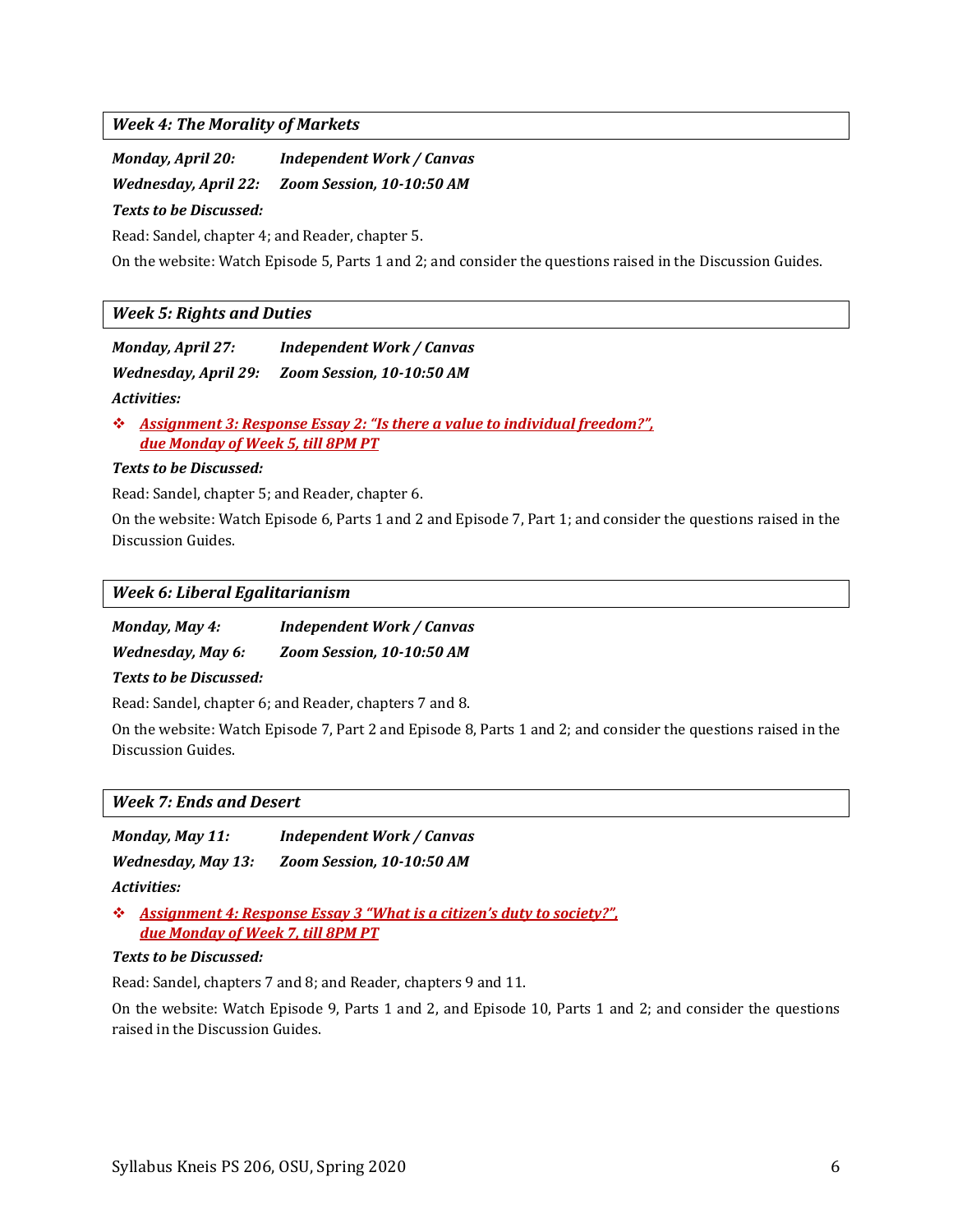*Module 8: Membership and Loyalty*

| Monday, May 18:        | Independent Work / Canvas |
|------------------------|---------------------------|
| Wednesday, May 20:     | Zoom Session, 10-10:50 AM |
| Texts to be Discussed: |                           |

Read: Sandel, chapter 9; and Reader, chapter 12.

On the website: Watch Episode 11, Parts 1 and 2; and consider the questions raised in the Discussion Guides.

#### *Week 9: Can the State be Neutral?*

| Monday, May 25:           | <b>Independent Work / Canvas</b> |
|---------------------------|----------------------------------|
| <b>Wednesday, May 27:</b> | Zoom Session, 10-10:50 AM        |
| Activities:               |                                  |

**•** Prepare your research presentation

#### *Texts to be Discussed:*

Read: Sandel, chapter 10; and Reader, chapter 14.

On the website: Watch Episode 12, Parts 1 and 2; and consider the questions raised in the Discussion Guides.

*Week 10: Research Presentations*

| <b>Monday, June 1:</b>    | Zoom Session. 10-10:50 AM |
|---------------------------|---------------------------|
| <i>Wednesday, June 3:</i> | Zoom Session, 10-10:50 AM |
| Activities:               |                           |

❖ *Assignment 5: Research Presentation*

#### *Week 11: Final Paper*

*Wednesday, June 10: Final Paper Due*

❖ *Assignment 6: Send in Final Research Paper by Wednesday of Week 11, 8 PM PT, via Canvas*

## <span id="page-6-0"></span>**4 . B I B L I O G R A P H Y O F R E Q U I R E D T E X T S**

<span id="page-6-1"></span>The main learning resources for the course are the books on justice—one written, one edited by Sandel (available for purchase at the OSU bookstore)—and the corresponding website:

- 4. Michael J. Sandel, *Justice: What's the Right Thing To Do?* New York: Farrar, Straus and Giroux, 2009. (referred to as "Sandel")
- 5. Michael J. Sandel, ed., *Justice: A Reader*. Oxford: Oxford University Press, 2007. (referred to as "Reader")
- 6. www.justiceharvard.org (referred to below as "the website")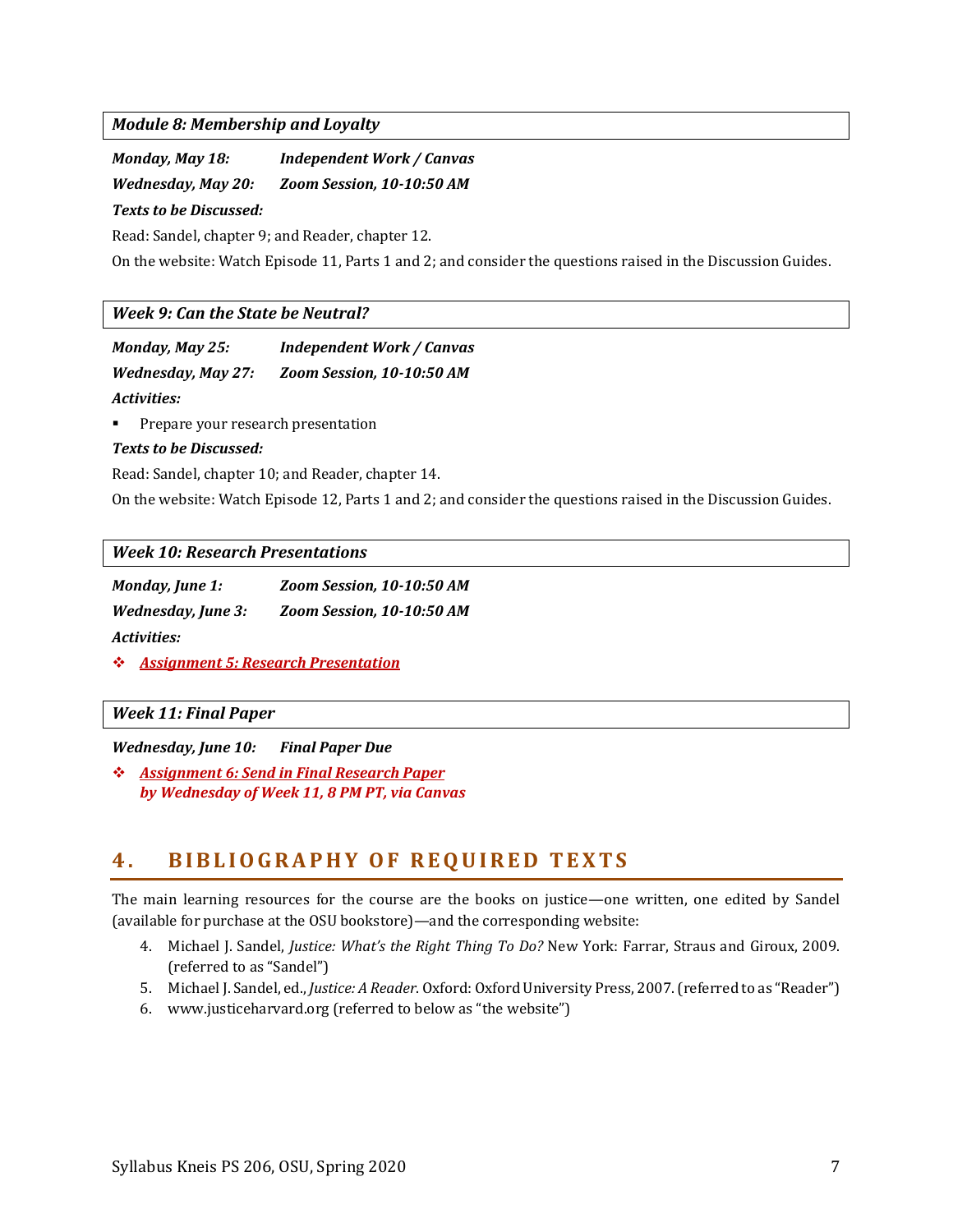# <span id="page-7-0"></span>**5 . C O U R S E A S S I G N M E N T S A N D G R A D I N G**

### **General Remarks:**

- All these assignments are **submitted in writing**. The two presentations have to be submitted to the entire class via the discussion forum (upload as PDF), the response and research paper are only sent to the instructor via e-mail (if you do not receive a confirmation that I have received it within 2 business days, please tell me).
- You are expected to use **correct English**. If there too many mistakes, text understanding may suffer, and you may also be downgraded for complexity. Perform a spell-check (not just via the computer!).
- Pages have to be numbered.
- Text formatting for **all** assignments except discussion posts: 12 point Times, 1.5-spaced, 1 in. margins. Include your name, assignment type, and date in the first line, second line title in bold, one free line, then the text, then works cited, such as:

Name, First Name: Text Presentation, MM/DD/YYYY

**Title of Your Presentation (either a topical title, or "Presentation on the Text by N.N.")**

Text (of the length specified)

#### **Works Cited**

List the works you cited, either APA or MLA style

#### **Researching Articles and Books:**

- Any materials you find for use in your own research should be coming from **academic journals or books**. You may also use original sources (media examples), but need to find 2 research articles minimum.
- Research articles or books are basically distinguished from other materials in that they do not primarily focus on exposition but on **analysis**, and on commenting on other research. **The articles chosen for this class are supposed to serve as examples**.
- You can find such materials, for instance, through the use of **Google Scholar** [\(http://scholar.google.com\)](http://scholar.google.com/). **Library catalogs** will be available to you as well.
- **News sources and statistics** can be used but only to supplement research articles, not to replace them.
- **Internet sources** are good if they are of a scholarly nature.
- Wikipedia can be a good starting point for research it is never its ultimate end!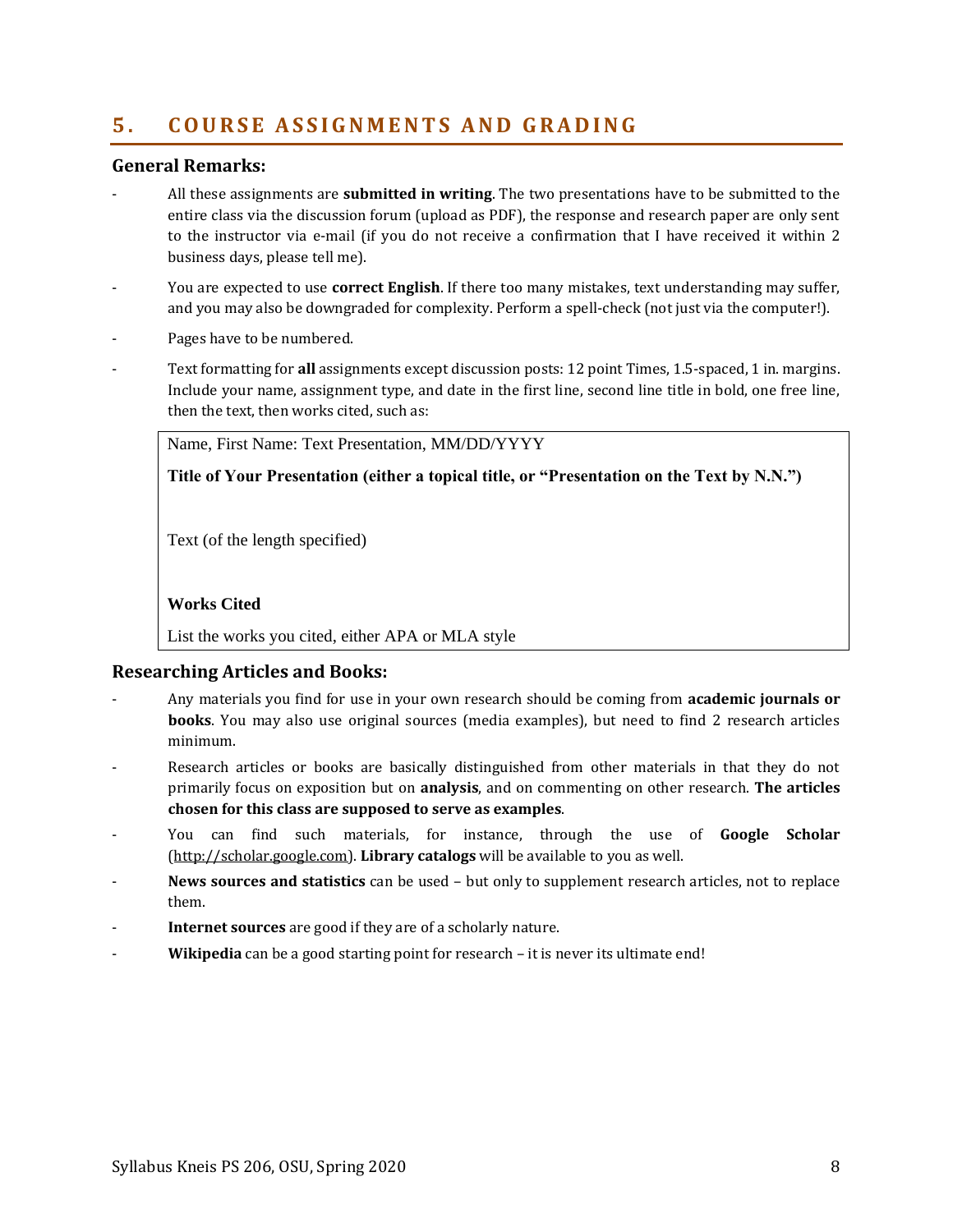## **Explanation of individual assignments:**

## ❖ **1 Discussion Board (10 points / 14%) Due Regularly / post by the end of the week**

Students will have to participate regularly in the Canvas discussion board.

#### *Additional Guidelines:*

- Introduce yourself initially to Canvas by saying who you are, what your study interests are, and whatever else you would like people to know about yourself.
- Discussions will be graded in terms of frequency of participation and quality of your contributions. Students need to participate on at least 2-3 days per week.
- You then need to write **at least 10 posts for Canvas of substantial length and quality**. Quality posts are those that are substantial in content and indicate that the student is engaged with the course readings and content (i.e. posts are not "off the top of your head," but rather demonstrate that you have completed and understood the course readings). Such post cannot just be brief responses of twitter length, or a mere link, but have to be contributions for discussion of at least 2 paragraphs of length which open up a possible discussion topic and/or discuss or introduce a topic and/or provide a thoughtful response to a post opened by someone else earlier.
- You are **also expected to respond in other ways**, by briefly commenting on other people's comments. These will not be graded, as they are part of the class conversation.

#### *Grading: 10 points total*

- 1 point per post, but only a maximum of 10 points.

| $\div$ 2  | Response Essay 1 (10 points / 14%).                |
|-----------|----------------------------------------------------|
|           | Topic: "How do you measure usefulness in society?" |
|           | Due Monday of Week 3, 8 PM Pacific Time            |
| ❖ 3       | Response Essay 2 (10 points / 14%).                |
|           | Topic: "Is there a value to individual freedom?"   |
|           | Due Monday of Week 5, 8 PM Pacific Time            |
| $\Lambda$ | Raenonea Fecay 3 (10 nointe / 14%)                 |

### ❖ **4 Response Essay 3 (10 points / 14%). Topic: "What is a citizen's duty to society?" Due Monday of Week 7, 8 PM Pacific Time**

These are opinion pieces which are based upon the class readings and discussions, and can already prepare ideas for your research. You are supposed to develop a thesis in the beginning, and then develop arguments in support of the thesis, but also hint at possible counterarguments. You do not need to find additional research articles or books. Standard citation methods apply. The paper should be **approx. 2 pages** of text (12 point Times, 1.5-spaced, 1 in. margins) plus bibliography.

#### *Grading: 10 points total*

- 5 points for complexity of the argument
- 2 points for correct bibliography and correct citation (choose either MLA or APA, see Appendices II and III, pag[e 17,](#page-15-0) and stick to one method throughout your paper).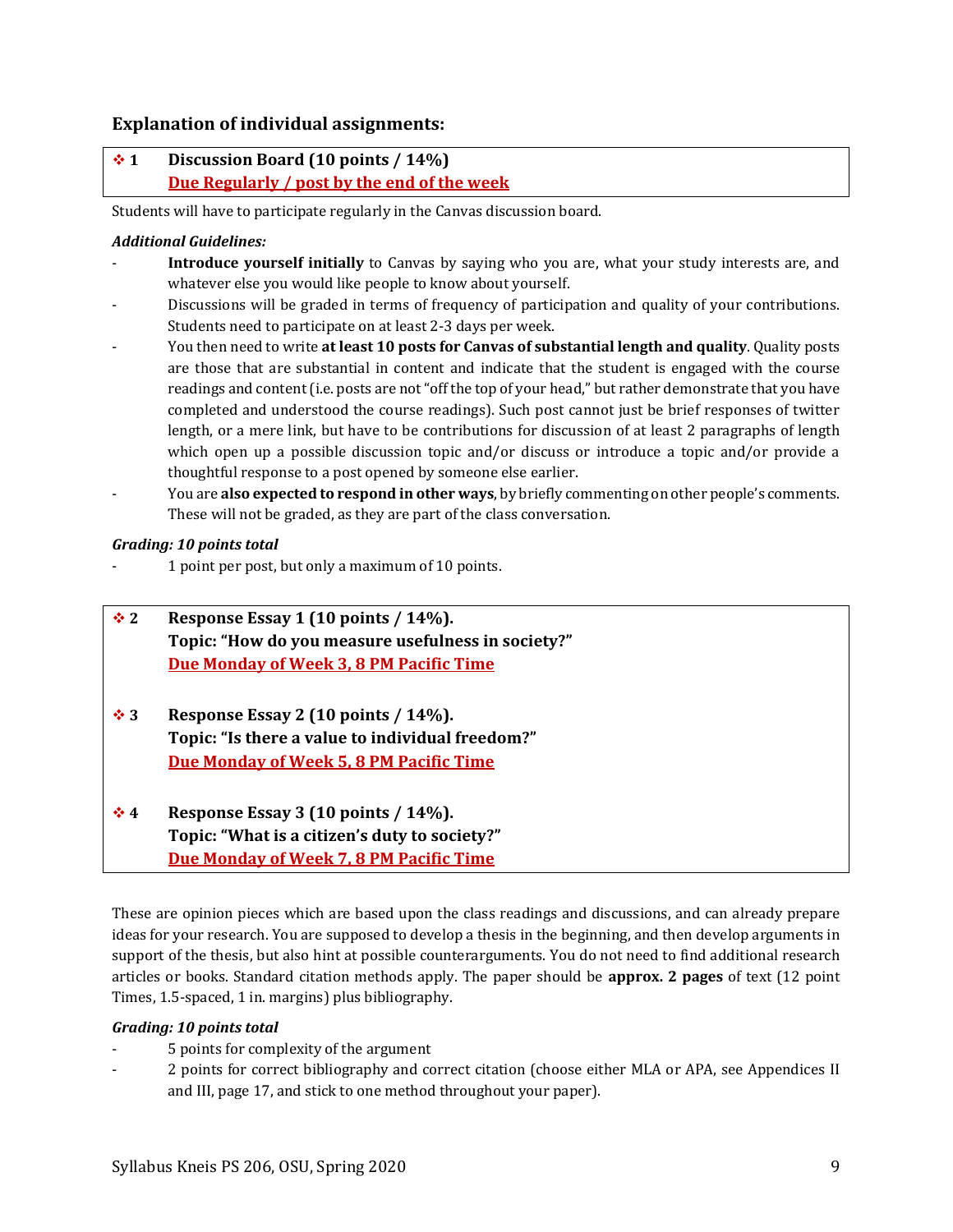- 1 point for spelling and language
- 1 point for structure
- 1 point for fulfilling formal criteria (formatting, length, etc.)
- Penalties for turning it in later: Same day but late:  $-1/2$  a point; then  $-1$  point per day

## ❖ **5 Research Presentation on a topic of your own choice (10 points / 14%). Due Week 10**

Students will present a topic of their own choice to the entire class. The presentation should be **1 page of text and a PowerPoint (up to 5 slides)**. The presentation should ideally be a preparation for the final research paper. You are expected to discuss a case study of your own choice and relate it to the readings for class.

#### *Additional Guidelines:*

- Find your own topic. You may discuss it with the instructor beforehand via e-mail.
- Justify why you think your topic is of relevance.
- Put your own topic into its proper historical and/or political context.
- Structure your argument clearly.
- Prepare up to 2 questions for class discussion.
- For general remarks, see the presentation guidelines in Appendix I.

### *Grading: 10 points total*

- complexity of the argument (5 points)
- correct rendition of your argument (1 point)
- additional scholarly sources (3 points)
- clarity and correctness of writing  $(\frac{1}{2}$  point)
- handling your responses to questions in the discussion  $(½$  point)

## ❖ **6 Final Research Paper on a topic of your own choice (20 points / 29%). Due Wednesday of Week 11, 8 PM Pacific Time**

This research paper is a longer write-up of your research presentation. Unlike the response essays, your focus has to be on analysis rather than on opinion. You are supposed to develop a thesis in the beginning, and then develop arguments in support of the thesis, but also hint at possible counterarguments. Standard citation methods apply. The paper should be a minimum of **4 pages of text**, no more than 5 (12 point Times, 1.5-spaced, 1 in. margins) plus bibliography in addition to the allotted pages.

## *Grading: 20 points total*

- 10 points for complexity of the argument
- 2 points for correct bibliography and correct citation (choose either MLA or APA, see Appendices II and III, pag[e 17,](#page-15-0) and stick to one method throughout your paper).
- 1 point for spelling and language
- 1 point for structure
- 1 point for fulfilling formal criteria (formatting, length, etc.)
- 1 point per cited article or book that was assigned for class (up to 2 points)
- 1 point per cited article or book that you individually researched (up to 3 points)
- Penalties for turning it in later: Same day but late:  $-1/2$  a point; then  $-1$  point per day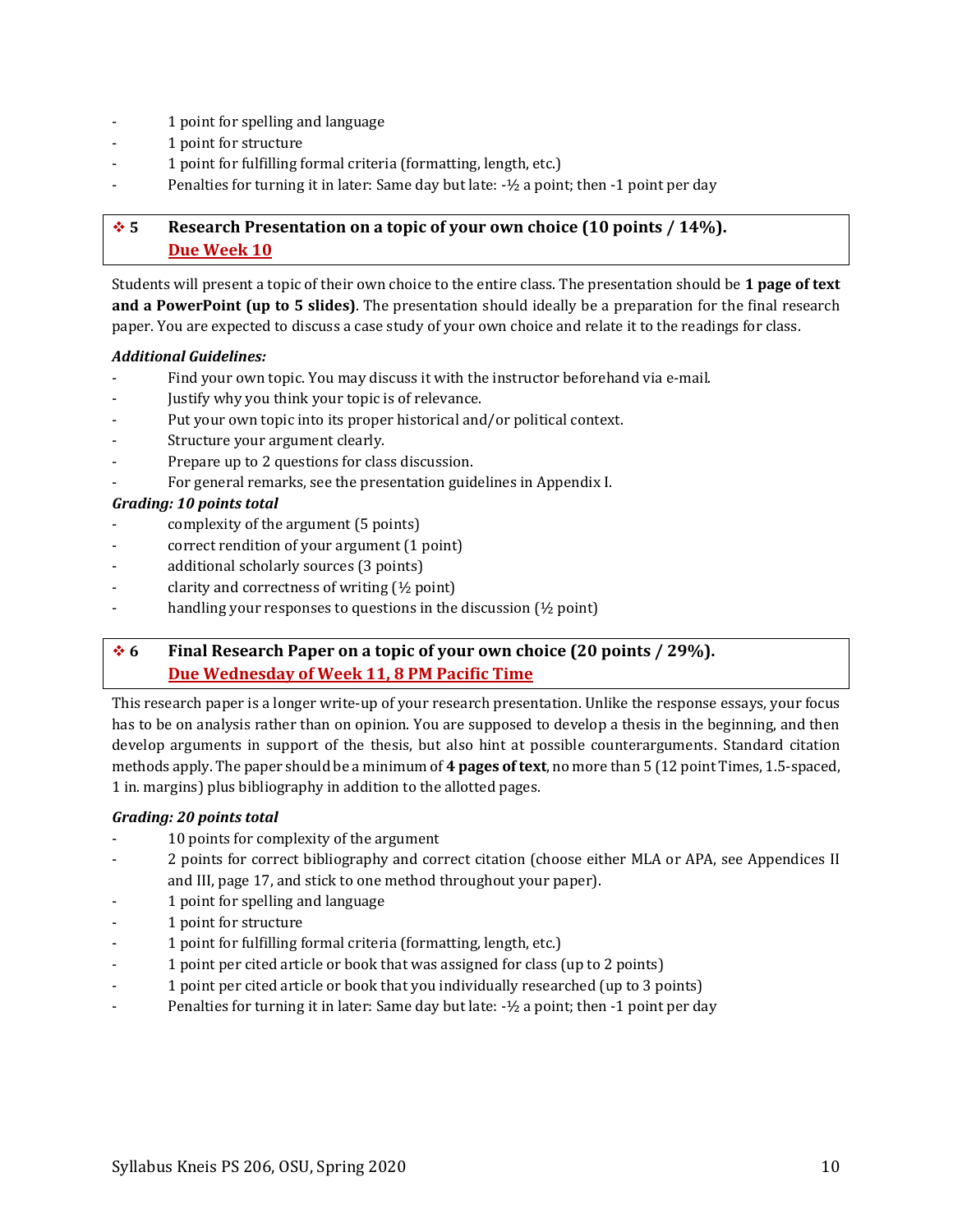# <span id="page-10-0"></span>**6. FINAL GRADE DISTRIBUTION**

## Maximum possible points: 70 points

| 1. | Discussion Board:             | 10 points |
|----|-------------------------------|-----------|
| 2. | Response Essay 1:             | 10 points |
|    | 3. Response Essay 1:          | 10 points |
|    | 4. Response Essay 3:          | 10 points |
| 5. | <b>Research Presentation:</b> | 10 points |
| 6. | Research Paper:               | 20 points |

| A            | 95% | to under or equal | 100% | 66.00 | to under or equal | 70.00 | points |
|--------------|-----|-------------------|------|-------|-------------------|-------|--------|
| $A-$         | 90% | to under          | 95%  | 63.00 | to under          | 66.00 | points |
| $B+$         | 87% | to under          | 90%  | 61.00 | to under          | 63.00 | points |
| B            | 83% | to under          | 87%  | 58.00 | to under          | 61.00 | points |
| <b>B-</b>    | 80% | to under          | 83%  | 56.00 | to under          | 58.00 | points |
| $C+$         | 77% | to under          | 80%  | 54.00 | to under          | 56.00 | points |
| $\mathbf C$  | 73% | to under          | 77%  | 51.00 | to under          | 54.00 | points |
| $\mathbf{C}$ | 70% | to under          | 73%  | 49.00 | to under          | 51.00 | points |
| $D+$         | 67% | to under          | 70%  | 47.00 | to under          | 49.00 | points |
| D            | 63% | to under          | 67%  | 44.00 | to under          | 47.00 | points |
| D-           | 60% | to under          | 63%  | 42.00 | to under          | 44.00 | points |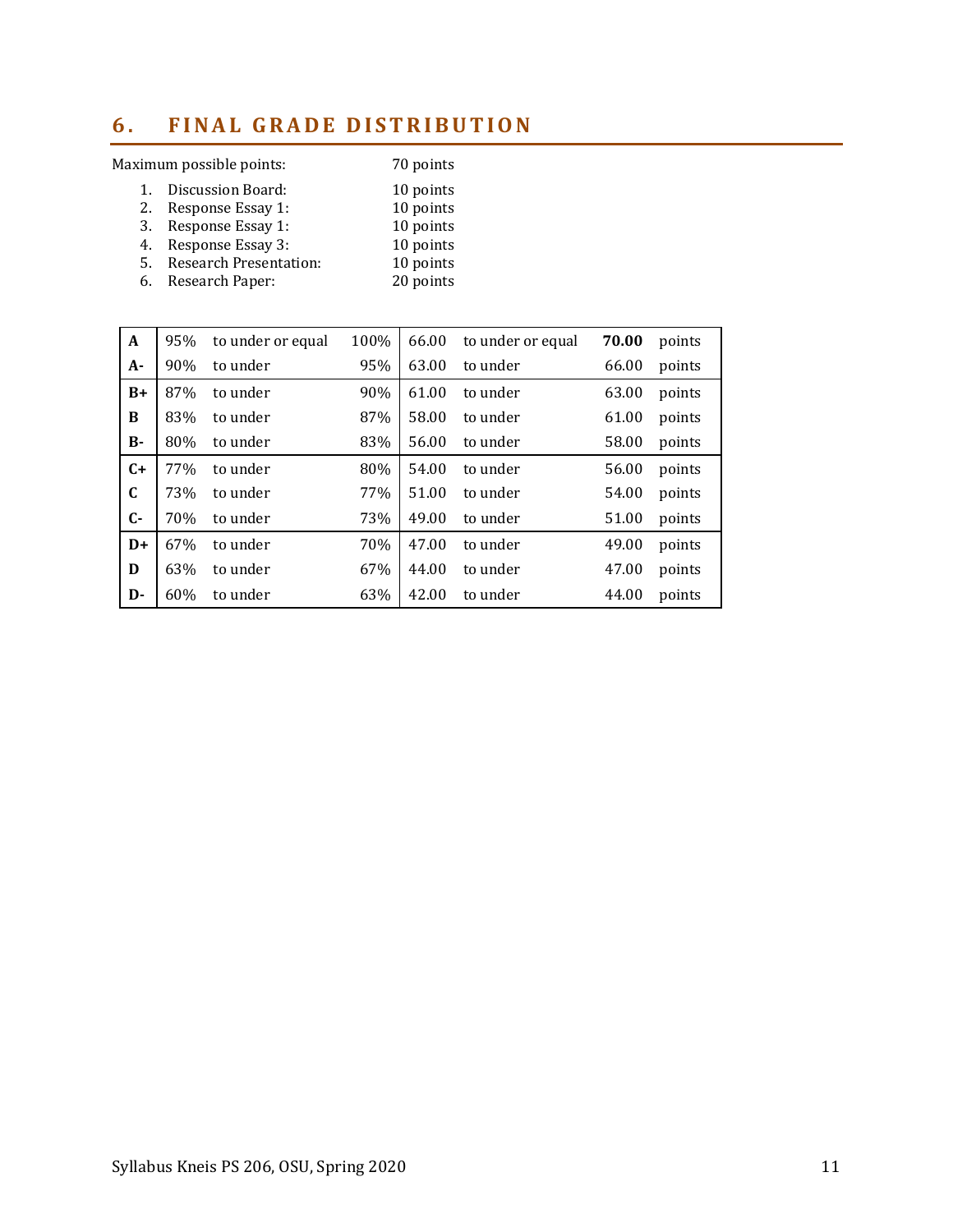# <span id="page-11-0"></span>**7 . S T U D E N T L E A R N I N G O U T C O M E S**

### **7.1. Political Science Learning Outcomes:**

- 1. Comprehend the basic structures and processes of government systems and/or theoretical underpinnings.
- 2. Analyze political problems, arguments, information, and/or theories.
- 3. Apply methods appropriate for accumulating and interpreting data applicable to the discipline of political science.
- 4. Synthesize experiential learning with political science concepts.

[\(http://liberalarts.oregonstate.edu/spp/polisci/programs/political-science-learning-outcomes\)](http://liberalarts.oregonstate.edu/spp/polisci/programs/political-science-learning-outcomes)

### **7.2. General Learning Outcomes, as aligned with Political Science Learning Outcomes**

Students who take this course will be able to

- 1. Identify, define and analyze some important concepts in political and cultural theory, specifically as they pertain to the central issues relevant to political and social dimensions of various forms of media. This included the ability to identify and evaluate core ideas of media theory, and the arguments that support them. This includes knowledge in political science theory and cultural studies, and is measured through coursework. (PS LO # 2+3; Bacc # 1)
- 2. Analyze current social issues and place them in historical context(s). Specifically, you will be given a genealogy of the ideas of the relationship between media and the state, and work with texts ancient and modern that help you situate current social issues. (Bacc #2)
- 3. Accumulate, contextualize, recall, analyze and critically interpret some of the major issues in political theory as well as critical domain knowledge with an interdisciplinary outlook by utilizing methods and approaches applicable to the disciplines of political science and cultural studies. (PS LO  $# 1+3$ )
- 4. Recognize the necessity to theorize culture and politics and to apply different theoretical models to different circumstances. Also follow the principle of a "ruthless criticism of everything existing" (Marx to Ruge, 1843) by critiquing the nature, value, and limitations of the basic methods of the social sciences. (PS LO  $# 2+3$ ; Bacc  $# 3$ )
- 5. Express the basic argument of a scholarly text and use it as a resource (PS LO # 4)
- 6. Work collaboratively and collegially, by sharing ideas and analyses in a respectful but critical and mutually enriching manner (PS LO # 4)

Discuss and make arguments about these concepts and issues in writing by relating them to contemporary political debates as reflected in contemporary culture. Students will develop own scholarly approaches to a topic, and conduct own research.

## **7.3. [Baccalaureate Core Category Learning Outcomes:](http://main.oregonstate.edu/baccalaureate-core/faculty-and-advisors/roles-and-responsibilities-faculty) Social Processes and Institutions**

This course fulfills the Baccalaureate Core requirement for the Social Processes and Institutions category. It does this by examining theories and fictions of ideal governments throughout history, and inviting students to critically reflect upon how these discussions continue to shape contemporary politics and culture.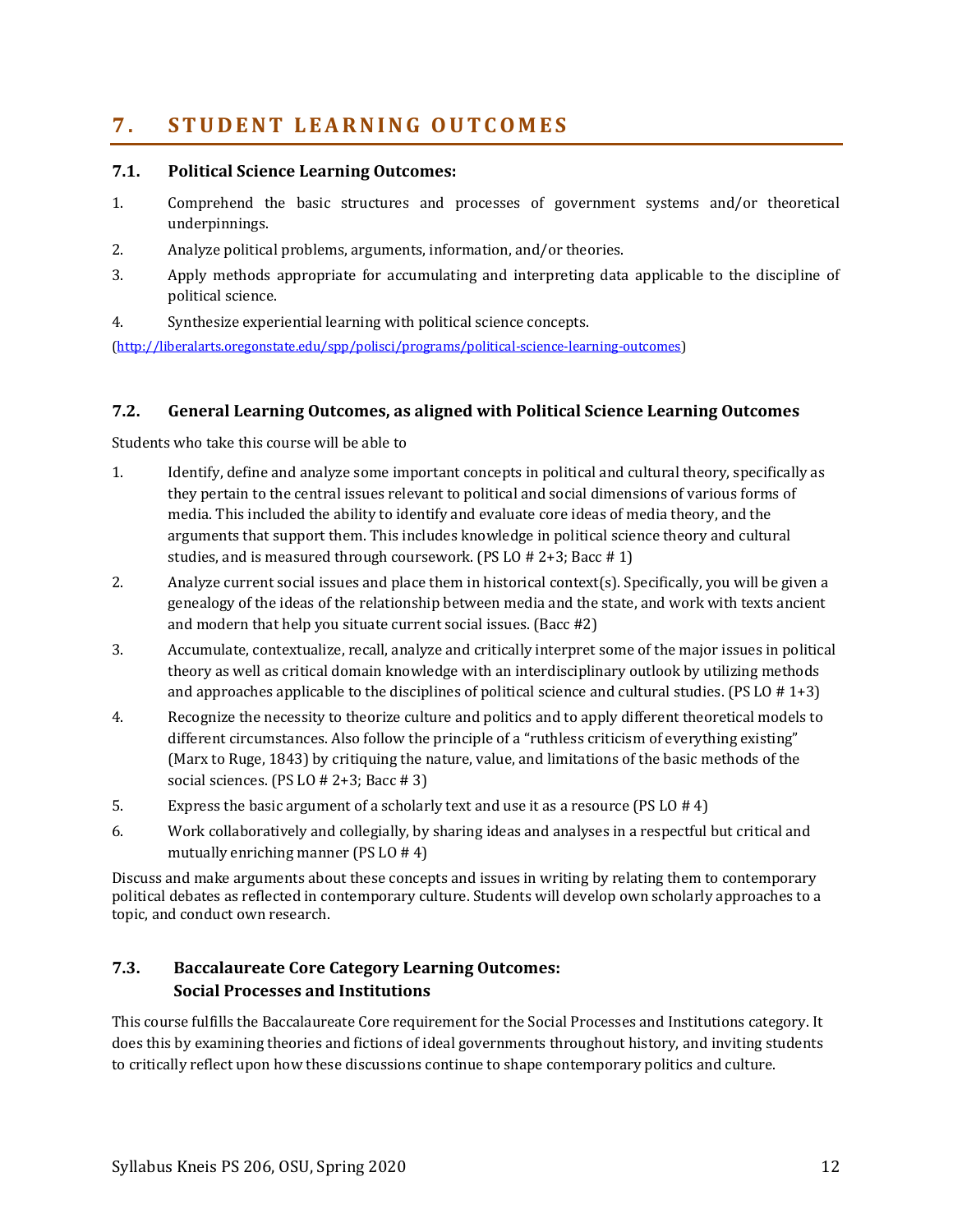Students in Social Processes and Institutions courses shall:

- 1. Use theoretical frameworks to interpret the role of the individual within social process and institutions.
- 2. Analyze current social issues and place them in historical context(s).
- 3. Critique the nature, value, and limitations of the basic methods of the social sciences.
- 4. explore interrelationships or connections with other subject areas
- 5. any other ways that students will develop and demonstrate critical thinking skills

These Baccalaureate core learning outcomes will be found in this course as follows:

1. Students will be able to use theoretical frameworks to interpret the role of the individual within social process and institutions.

Students will be able to identify, define and analyze some important concepts in political and cultural theory, specifically as they pertain to the central issues relevant to the role of media in politics, and the political dimensions of media. This includes the ability to identify and evaluate core ideas of media theory, and the arguments that support them. This includes knowledge in political science theory and cultural studies, and is measured through coursework. (Course LO  $# 1$ , PS LO  $# 2+3$ )

- 2. Analyze current social issues and place them in historical context(s). Specifically, you will be given a genealogy of the ideas of the relationship between media and the state, and work with texts ancient and modern that help you situate current social issues. (Course LO # 2, Bacc #2)
- 3. Recognize the necessity to theorize culture and politics and to apply different theoretical models to different circumstances. Also follow the principle of a "ruthless criticism of everything existing" (Marx to Ruge, 1843) by critiquing the nature, value, and limitations of the basic methods of the social sciences and humanities. (Course LO # 4; PS LO # 2+3; Bacc # 3)
- 4. Explore interrelationships or connections with other subject areas. This highly interdisciplinary class combines methodology from Political Science, History, Classical Philology, Philosophy, Literary and Cultural Studies, and possibly many more. Interdisciplinarity is very much the guiding principle structuring this entire class.
- 5. In order to further develop and demonstrate critical thinking skills, you will discuss and make arguments about these concepts and issues in writing by relating them to contemporary political debates as reflected in contemporary culture. Students will develop own scholarly approaches to a topic, to conduct own research and communicate information in written and presentation format (Course LO # 7; PS LO # 4).

[\(http://main.oregonstate.edu/baccalaureate-core/current-students/bacc-core-learning-outcomes-criteria-and-rationale](http://main.oregonstate.edu/baccalaureate-core/current-students/bacc-core-learning-outcomes-criteria-and-rationale))

#### **7.4. Baccalaureate Core Course Requirements/Evaluation of Student Performance**

The student learning and Baccalaureate Core Learning outcomes will be achieved and assessed through the following activities and assessments:

- 1. Participation in class discussion
- 2. Presentation of an assigned text (Text Presentation)
- 3. Completion of 3 Response Essays
- 4. Completion of a Research Paper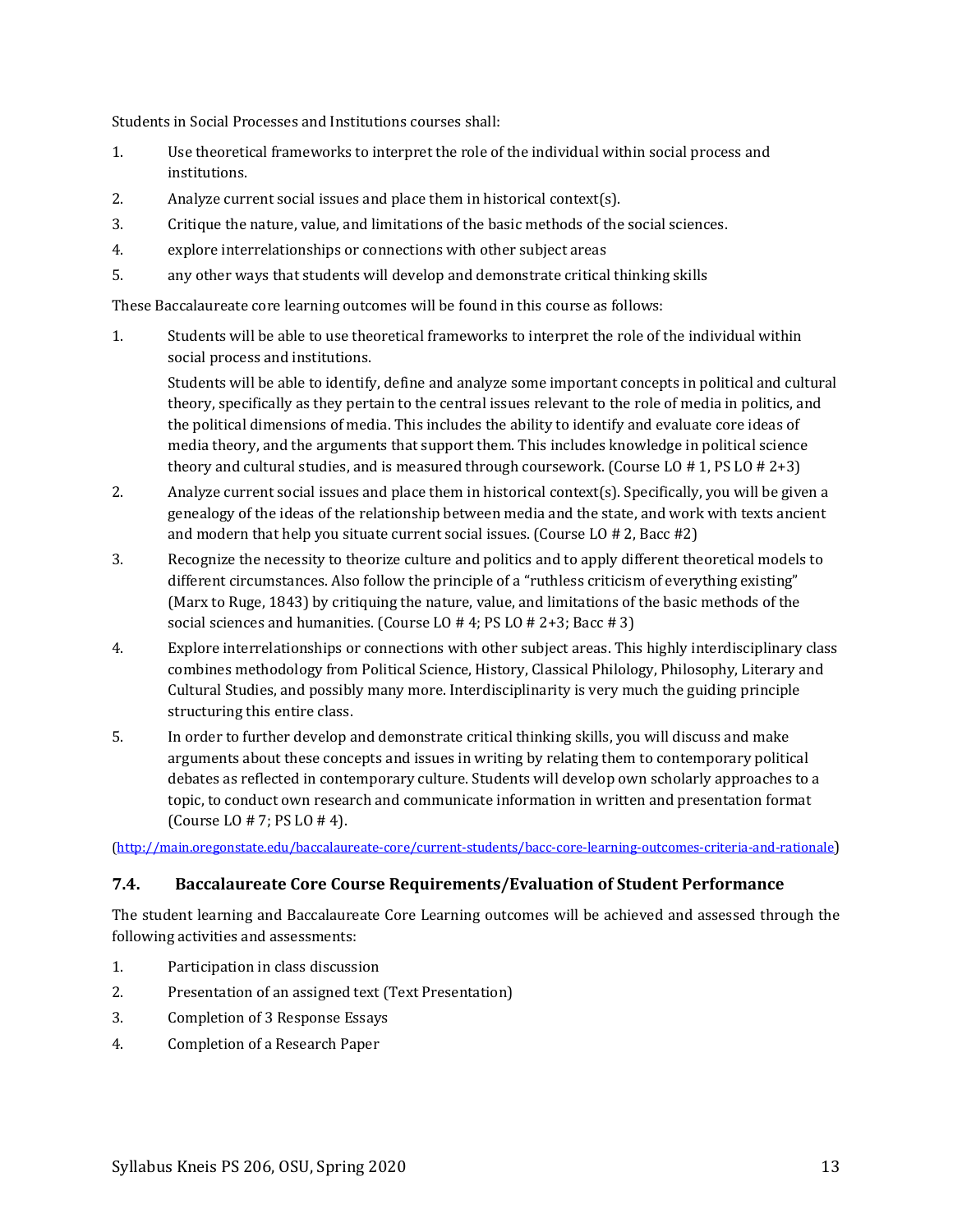# <span id="page-13-0"></span>**8 . G E N E R A L A R G U M EN T A T I O N R U L E S ( F O R P R E S E N T A T I O N S A N D P A P E R S )**

- If you refer to somebody or a text, always provide a detailed source. Never say "As Aristotle has said, …" but provide a concrete source. You will find that many quotes are continually misattributed. Do the research.
- Be respectful of others' opinions and arguments, no matter how harshly you may disagree. Any criticism must be aimed at the argument or subject matter ("*argumentum ad rem*"), not at the person ("*argumentum ad hominem*").
- If you disagree with a certain position, make sure you represent it accurately in all its scope, and not as a distorted caricature ("straw man argument").
- Base your argument on a solid database, not just on your own experiences or things you have heard ("anecdotal evidence").
- Just because a famous or influential person made a certain argument, does not automatically provide it with legitimacy ("argument from authority").
- Just because something occurs in nature, does not make it good ("naturalistic fallacy").
- See also: www.fallacyfiles.org

# <span id="page-13-1"></span>**9 . S T U D E N T S W I T H D I S A B I L I T I E S**

Accommodations for students with disabilities are determined and approved by Disability Access Services (DAS). If you, as a student, believe you are eligible for accommodations but have not obtained approval please contact DAS immediately at 541-737-4098 or at [http://ds.oregonstate.edu.](http://ds.oregonstate.edu/) DAS notifies students and faculty members of approved academic accommodations and coordinates implementation of those accommodations. While not required, students and faculty members are encouraged to discuss details of the implementation of individual accommodations.

## <span id="page-13-2"></span>**1 0 . S T U D E N T C O N D UCT**

Please review and adhere to the [Expectations for Student Conduct,](http://oregonstate.edu/studentconduct/http:/%252Foregonstate.edu/studentconduct/code/index.php) as posted on [http://studentlife.oregonstate.edu/studentconduct/offenses-0.](http://studentlife.oregonstate.edu/studentconduct/offenses-0)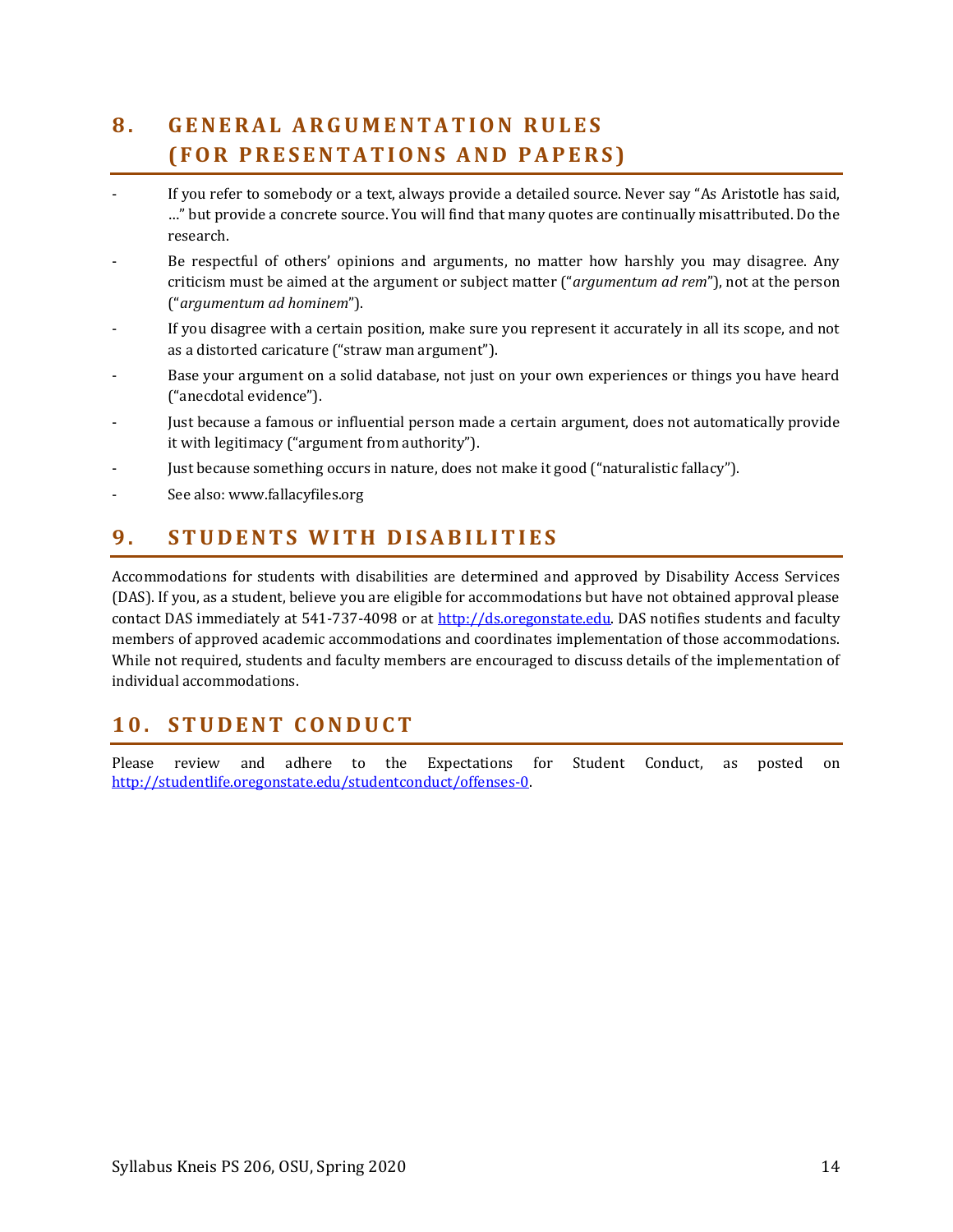## <span id="page-14-0"></span>11. **APPENDIX I: PRESENTATION GUIDELINES**

*(Some of these just apply to presenting in person – most also to online presentations.)* 

## **11.1. When Introducing a Text**

*These questions need not be answered verbatim or in that order– but address them or be kept in mind.*

- What is it about?
- Who is the author? (relevant if important person of history -- but no extended biographies)
- What is the context?
- What is the line of argument?
- What are the theoretical assumptions? Does the text speak to a specific school of thought?
- How is it written? What can you derive from the structure of the text?
- How was it perceived? What has it achieved? (relevant if this text is a historical source or has had a deep impact on a field of research)
- Provide own evaluations and analysis, briefly.

### **11.2. When Presenting Your Own Analysis or Argument**

*These questions need not be answered verbatim or in that order– but address them or be kept in mind.*

- Be transparent: name your sources, provide a handout with a bibliography and a structure of your presentation.
- Provide a clear line of argument
- Prefer analysis over opinion, personal experiences and anecdotal knowledge
- Be clear to differentiate between your own analysis and someone else's.

### **11.3. Q&A Rules**

- Welcome critique as an opportunity to better yourself.
- When critiquing others, aim the argument at the issue, not the person, and remain respectful.
- When you don't know what to answer, offer to follow up with them later -- don't improvise.

#### **11.4. General Presentation Rules**

- Everybody is nervous. EVERYBODY.
- Everybody makes mistakes.
- Preparation always helps.
- Practice.
- A class presentation is supposed to help you to learn, you are not expected to be perfect.

#### *11.4.1. Content*

The presentation is not about you. It is about the content.

#### *11.4.2. Structure*

- You are *communicating*, not talking *at* somebody.
- Make sure you do everything to get your message across in the short time you have.
- Tell them what you're about to tell them. -- Tell them. -- Tell them what you've just told them.
- Intelligent redundancy is good.
- Patronizing is bad.

#### *11.4.3. Modes of Presenting*

- Do what you feel is most comfortable to you.
- Talk loudly and clearly.
- Make eye contact as much as possible.
- Provide a handout with your most important points, central quotes or data (brief!), works cited, and your contact information.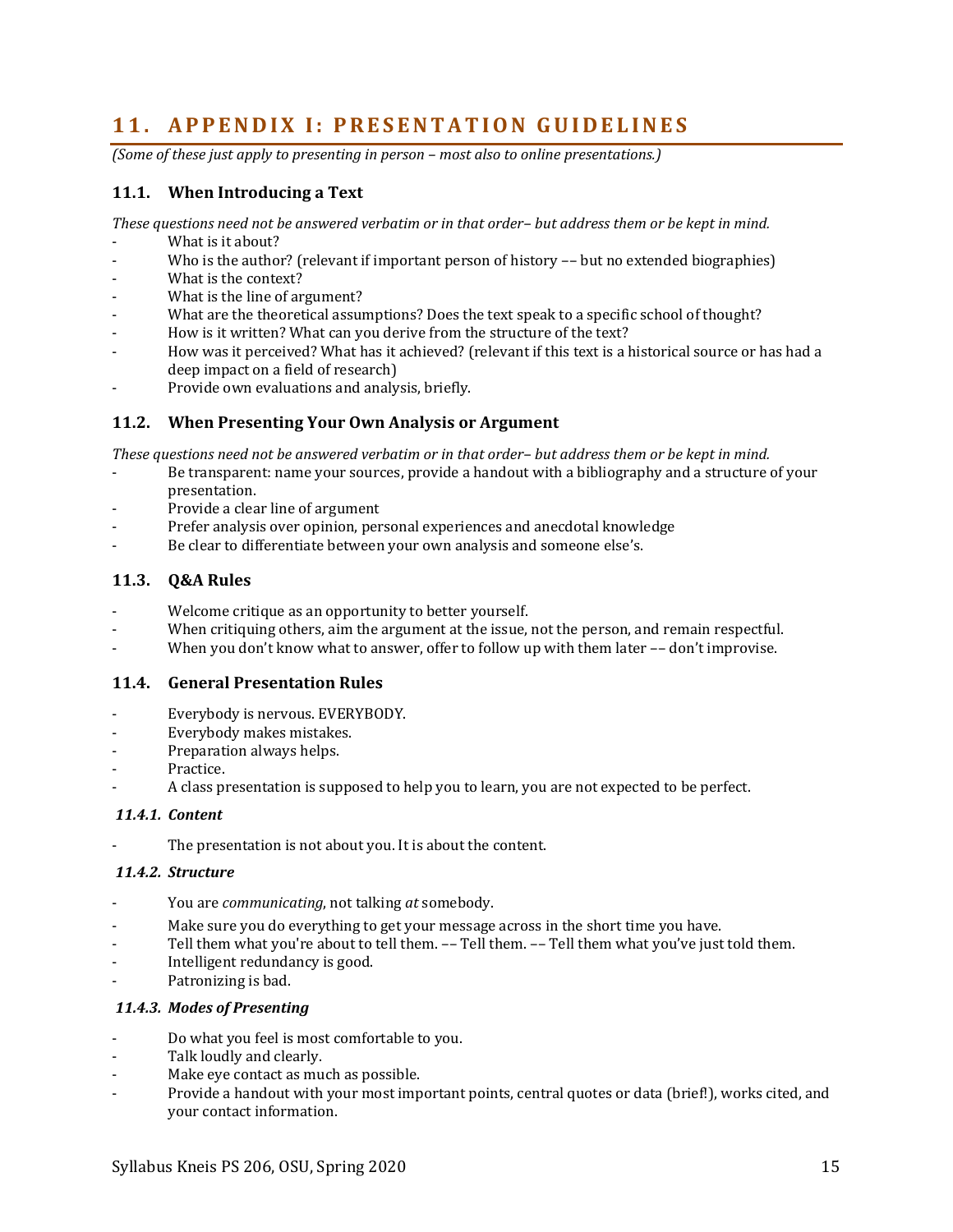*Reading out a written text:*

- pro: safety, you tend to forget less, you can formulate better
- contra: inflexible, less communicative

#### *Speaking freely (without notes):*

- pro: flexible, can adapt to audience quickly, communicative
- contra: needs experience, you may forget things, imperfect formulations
- you may compensate with a handout

*Speaking freely with notes*

- possibly best of both worlds
- you may even write an introduction & a closing to read out

#### *11.4.4. Time*

- Time yourself. You have limited time allotted. Test out your presentation beforehand; then add 2-3 minutes. You will always take longer than planned.
- Provide a handout collating your most important findings, central quotes, a bibliography, and your contact information. If you forget to say something important in the presentation, it'll be there.

#### *11.4.5. Technology*

- Use technology only if necessary.
- Only use technology that you know how to handle.
- Be sure to have reliable equipment. If possible, bring your own computer. Apple computer owners: bring an adapter cable for VGA. Assume no HDMI compatibility.
- Make backups of your presentation. Make a backup of the backup.
- Be only as fancy as absolutely necessary. Anything flashy that distracts from your message can go.
- Sometimes, a Canvas is enough.
- A paper handout may substitute or supplement a visual presentation. It gives people something to take away.
- Be prepared for tech to break down.

#### *11.4.6. Attire*

- Appear professional. This is work, it should look like that. Respect your audience.
- There will always be a question from the audience you won't like. Be cordial. Admit if you don't know something; promise to get back with more information.
- Know how to react: "Never answer the question that is asked of you. Answer the question that you wish had been asked of you." (Robert S. McNamara, *The Fog of War*, 87:11-87:19)

#### *11.4.7. Remember Murphy's Law*

- Nothing is as easy as it seems. -- Everything takes longer than expected. -- And if something can go wrong it will, –– at the worst possible moment.
- Well, hopefully not. But be prepared anyway. Presentations are always a test of how to react to unforeseen circumstances, and the more you practice, the more experienced you'll be. Good luck!

#### **11.5. Netiquette: How to Present Yourself Online**

- Always remember you are still talking to human beings it is very easy to lose sight of that online.
- Try to build community with your fellow students by being active in the discussion, by responding to
- their posts, and by taking part in the Q&A peer critique process after uploaded assignments.
- Check your spelling --- mistakes in writing are unnecessary distractions from what you want to say.
- Name your sources.
- <span id="page-15-0"></span>Be concise but substantial. Remember that people tend to read in an F-pattern online: first paragraphs are read, then beginnings oftentimes just scanned (sadly). Make it interesting.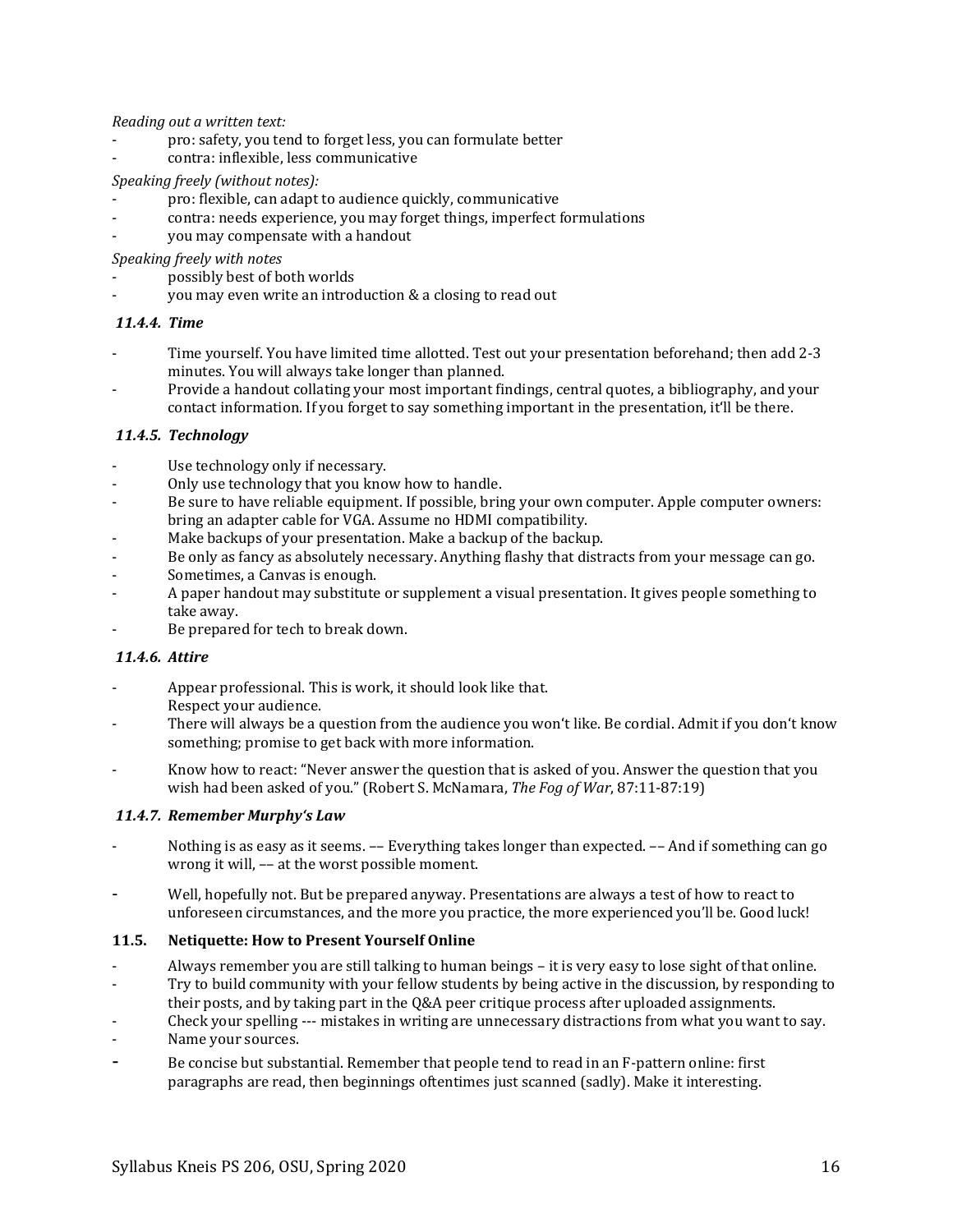# <span id="page-16-0"></span>**12. APPENDIX II: CITATION GUIDE MLA**

You can use MLA or APA style for citations, see: [owl.english.purdue.edu/owl/resource/560/01.](http://owl.english.purdue.edu/owl/resource/560/01) The major rules MLA style are summarized here, as follows:

#### **Page/font format:**

- Font Size 12 pt (use a normal system font like Times New Roman, Arial, Cambria, etc.)
- Line spacing 1.5
- Footnotes: 10 pt, Line spacing 1
- Indent quotations longer than 3 lines, with 10 pt size font
- Mark omitted parts of a quotation with squared brackets to distinguish them from possible (round) brackets within the quotation:

"*Falling Down* is a smart film, but it struggles [...] to convince viewers that [the hero] represents an ultimately (mythologically) redundant model of white masculinity." (Kennedy 2000: 122)

**Bibliographical reference** in parentheses (Author Year: Page):

Blabla blabla (Soja 1989: 37).

When Works Cited holds more than one title of the same author and from the same year, specify text by adding letters to the publication date:

Blabla blabla (Soja 1989a: 37).

Blabla blabla (Soja 1989b: 1).

**Footnotes** should be used only for further comments, not as bibliographical reference.

The **Works Cited** appears at the end of your paper. The format is the following:

#### **For articles in collective volumes:**

Name, First Name. "Article". In: Name, First Name, ed. *Larger Volume*. Publishing Place: Publishing House, Year. Pages.

e.g. Kennedy, Liam. "Paranoid Spatiality: Postmodern Urbanism and American Cinema." In: Balshaw Maria, Liam Kennedy, eds. *Urban Space and Representation.* London: Pluto, 2000. 116-30.

(use ed. for one Editor, eds. for multiple Editors)

#### **For articles in journals or magazines:**

Name, First Name. "Article". *Magazine Title*. Magazine Number (Year): Pages.

e.g. Foucault, Michel. "Of Other Spaces." *Diacritics* 16.1 (1986): 22-27.

#### **For monographs:**

Name, First Name. *Larger Volume*. Publishing Place: Publishing House, Year. Pages.

e.g. Soja, Edward. *Postmodern Geographies: The Reassertion of Space in Critical Social Theory*. London: Verso, 1989.

**For internet articles:**Name, First Name. "Article." *Main Web Site Title*. URL. Retrieved MM/DD/YYYY.

(or variations, such as organization name or alias in the first place, depending on nature of the web site)

- e.g. Edmunds, R. David. "The US-Mexican War: A Major Watershed." *PBS.*  pbs.org/kera/usmexicanwar/war/major\_watershed.html. Retrieved 09/01/2009.
- e.g. World Health Organization (WHO). *Active Ageing: A Policy Framework*. Geneva: WHO, 2002. who.int/ageing/publications/active/en. Retrieved 08/25/2011.

*Some publication guides say you do not need to list the URL any more – I require you to do this nevertheless.*